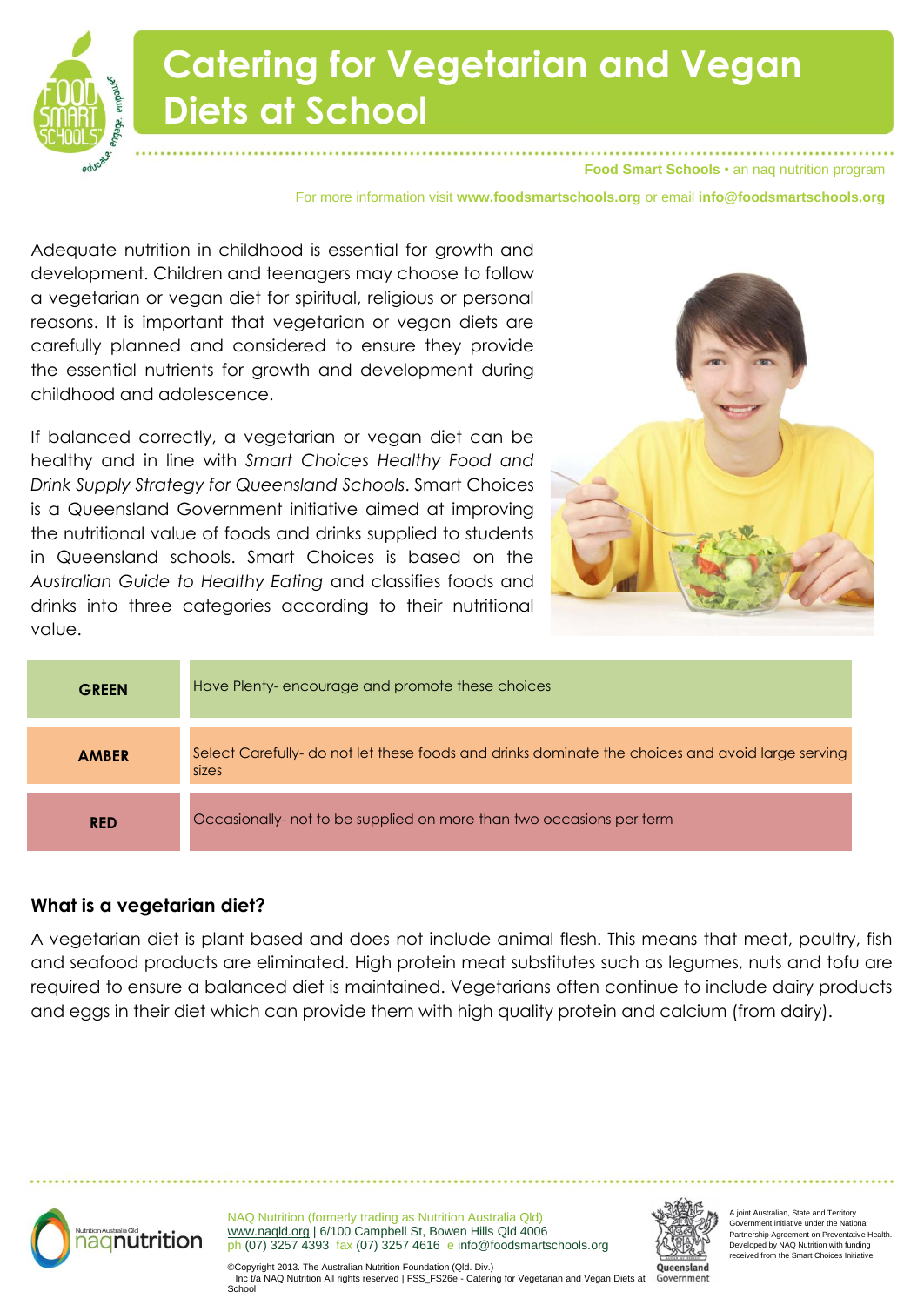

## **Catering for Vegetarian and Vegan Diets at School**

**Food Smart Schools** • an naq nutrition program

For more information visit **www.foodsmartschools.org** or email **info@foodsmartschools.org**

### **What is the difference between being vegetarian and vegan?**

A vegan diet is a more strict form of vegetarianism where no animal products are consumed at all. This means that eggs and dairy products are also eliminated from the diet. Other products that come from animals such as honey, gelatine and certain food colourings are avoided.

### **Important Things to Consider When Catering For Vegetarian/Vegan Students**

- Variety is the key to maintaining a healthy diet offer a selection of meat-free options for all students not just those who follow a vegetarian diet
- Vegetarians, and especially vegans, need to make sure they are getting enough protein, iron, calcium, zinc and vitamin B12 as this can be challenging if not carefully considered
- Choose fortified products (soy milk enriched with calcium, tofu with added iron)
- Ensure every meal has a protein source (e.g. vegetable curry with tofu and rice or stir-fry vegetables with cashews and noodles)
- Frequent healthy and varied meals and snacks can allow vegetarian students to meet their energy and nutrient needs. It is particularly important that vegan children have energy and nutrient-dense foods regularly (such as full-fat soy drink, tofu, mashed avocado, tahini spread and vegetables cooked with oil).

| <b>Food Groups</b> | Vegetarian                                                                                                                                | Vegan                                                                                                                                                           |  |
|--------------------|-------------------------------------------------------------------------------------------------------------------------------------------|-----------------------------------------------------------------------------------------------------------------------------------------------------------------|--|
| <b>Protein</b>     | Eggs, milk, cheese, yoghurt, tofu, tempeh, legumes<br>(baked beans, lentils, kidney beans), nuts*, seeds,<br>breads and cereals           | As per vegetarian without eggs and dairy products<br>(milk, cheese, yoghurt)                                                                                    |  |
| <b>Iron</b>        | Fortified breakfast cereals and bread, legumes, dark leafy vegetables, fortified tofu, nuts                                               |                                                                                                                                                                 |  |
| Calcium            | Dairy products such as milk and cheese, fortified<br>milk alternative such as soy and rice milk, fortified<br>tofu                        | As per vegetarian without dairy and eggs                                                                                                                        |  |
| <b>Zinc</b>        | Plant sources of zinc are legumes, nuts, seeds, oats<br>and soy (natural and fortified)<br>Animal sources include dairy products and eggs | As per vegetarian without dairy and eggs                                                                                                                        |  |
| <b>Vitamin B12</b> | Dairy products and eggs, fortified soy products                                                                                           | It is very difficult for a vegan diet to provide vitamin<br>B12 as it comes from animal sources. Fortified soy<br>products and supplements are generally needed |  |

\*If your school has a nut free policy, this would not be a suitable vegetarian alternative



NAQ Nutrition (formerly trading as Nutrition Australia Qld) www.naqld.org | 6/100 Campbell St, Bowen Hills Qld 4006 ph (07) 3257 4393 fax (07) 3257 4616 e info@foodsmartschools.org



A joint Australian, State and Territory Government initiative under the National Partnership Agreement on Preventative Health. Developed by NAQ Nutrition with funding received from the Smart Choices Initiative.

©Copyright 2013. The Australian Nutrition Foundation (Qld. Div.) Inc t/a NAQ Nutrition All rights reserved | FSS\_FS26e - Catering for Vegetarian and Vegan Diets at Government School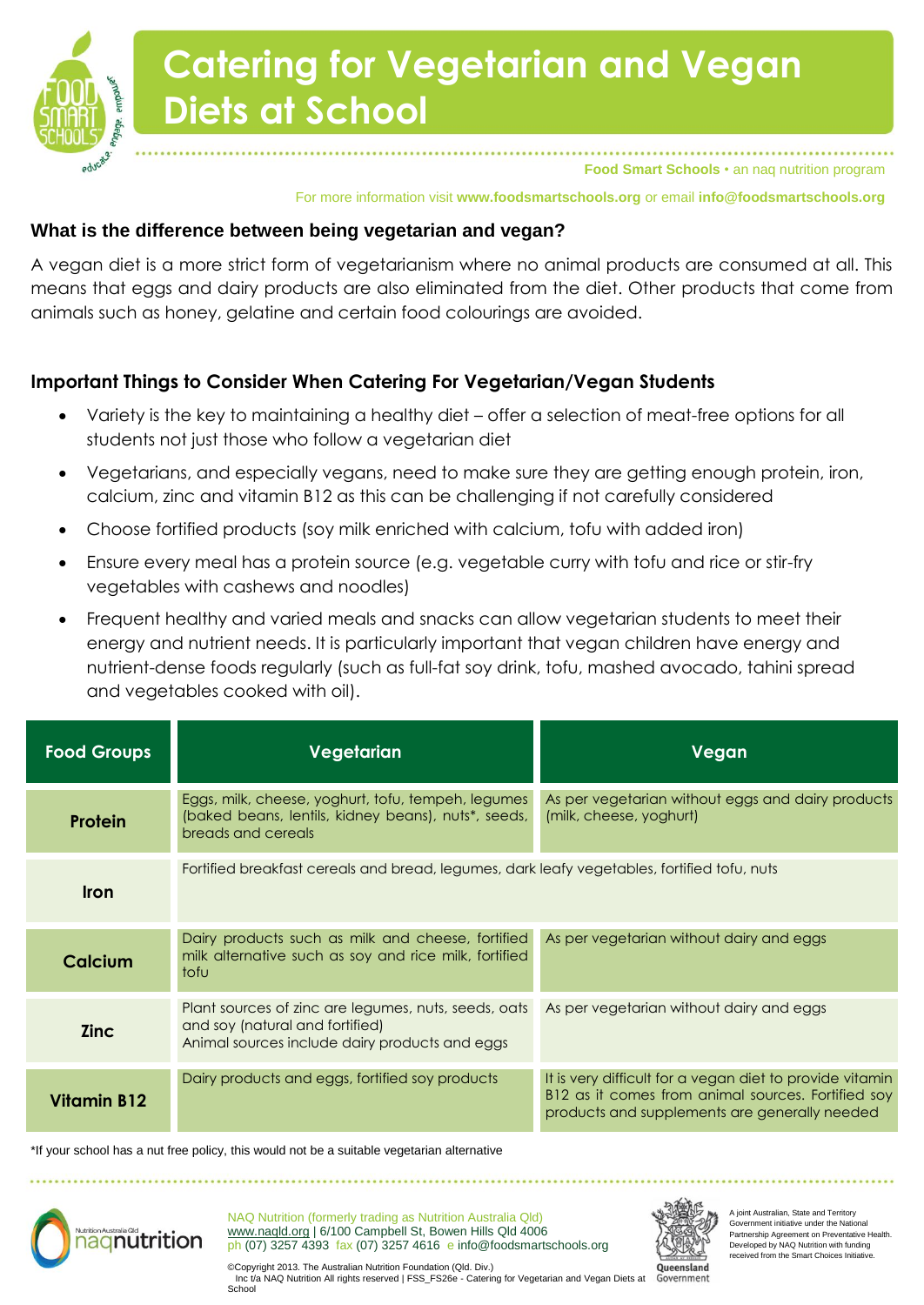# **Catering for Vegetarian and Vegan Diets at School**

**Food Smart Schools** • an naq nutrition program

For more information visit **www.foodsmartschools.org** or email **info@foodsmartschools.org**

### **Healthy Vegetarian and Vegan Lunch Ideas for Tuckshops and Canteens**

Aim to include at least one high quality vegetarian option on your menu each day.

### **(v) Symbol indicates meal ideas that are vegan or can be easily converted to vegan by removing egg or dairy component**

- Vegetable curry with tofu/legumes and rice (v)
- Stir fried noodles with tofu and vegetables (v) served in noodle boxes
- Rainbow noodle slice vegetable quiche made with grated vegetables and cheese (See Recipe)
- Spinach and cheese filo parcels
- Vegetarian pasta bake with kidney beans (See Recipe Jewish Section)
- Spaghetti vegonaise tomato based paste sauce with lentils and cheese on top (v)
- Vegetarian lasagna
- Vegetarian fried rice (v) (See Recipe Allergy Section)
- Sandwich and wraps with vegetarian fillings (v)
- Baked bean toasted sandwiches (v)
- Sushi cucumber and avocado, tofu and salad (v)
- Vegie burgers chickpea or lentil patty with salad fillings (v) (See Recipe – Vegetarian Section)
- Burrito with rice, black eyed beans, guacamole and salads  $(v)$



The content of this fact sheet has been developed as a general guide for schools only. Any additional dietary needs and requirements of students, parents, teachers and other school community members should be addressed at the school's discretion and where relevant, at an individual level.

This resource has been developed by Nutrition Australia Qld's Food Smart Schools program with the generous support of the Queensland Independent Schools Parent Council (QISPC) with funding received through the National Partnership for Preventive Health, Healthy Children, Smart Choices initiative. For more information on the Food Smart Schools Program, visit www.foodsmartschools.org





NAQ Nutrition (formerly trading as Nutrition Australia Qld) www.naqld.org | 6/100 Campbell St, Bowen Hills Qld 4006 ph (07) 3257 4393 fax (07) 3257 4616 e info@foodsmartschools.org



ioint Australian, State and Territory Government initiative under the National Partnership Agreement on Preventative Health. Developed by NAQ Nutrition with funding received from the Smart Choices Initiative.

©Copyright 2013. The Australian Nutrition Foundation (Qld. Div.) Inc t/a NAQ Nutrition All rights reserved | FSS\_FS26e - Catering for Vegetarian and Vegan Diets at School